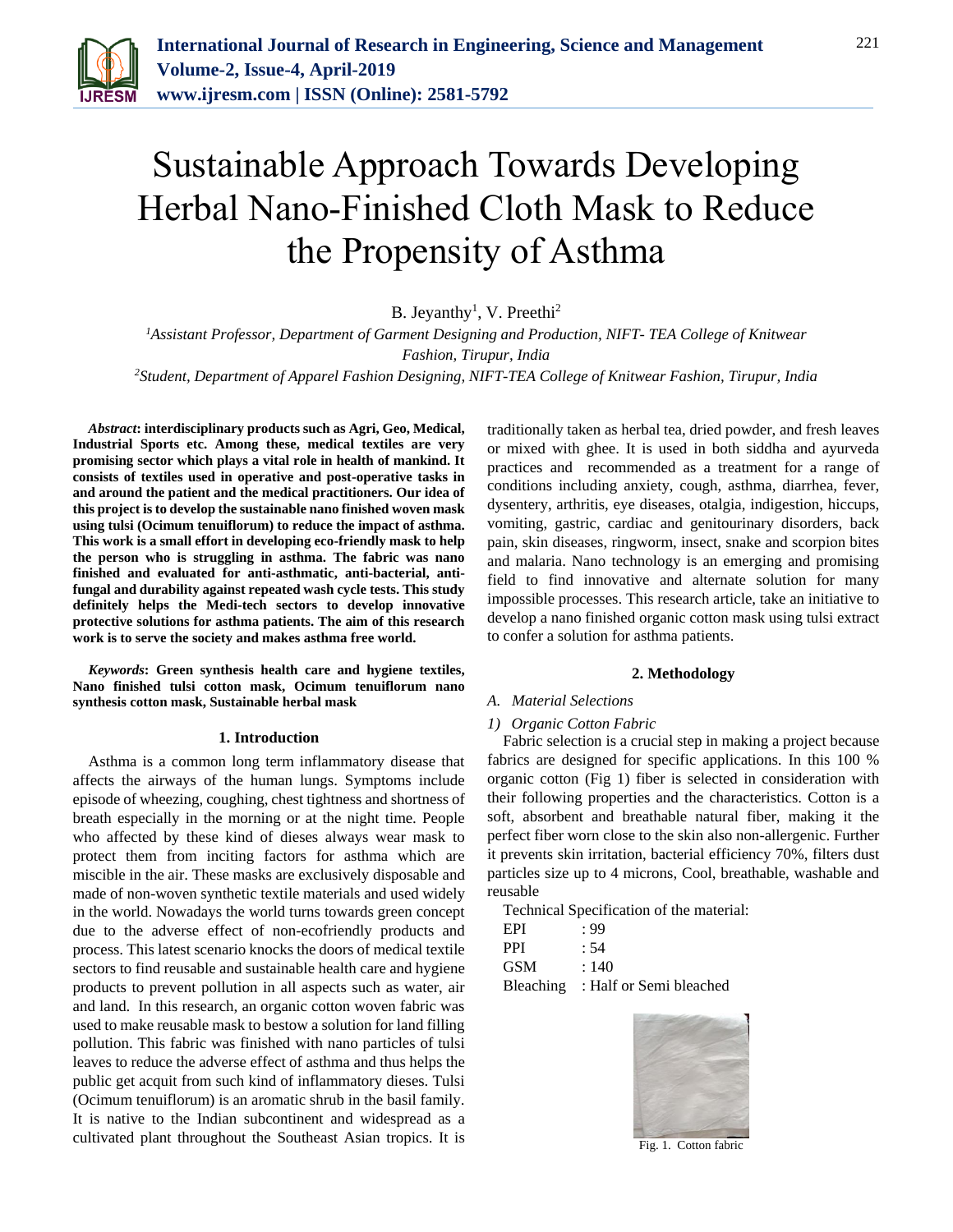

#### *B. Tulsi Leaves (Ocimum tenuiflorum)*

Fresh tulsi leaves were used for nano particle extraction Ocimum tenuiflorum nanoparticle extraction: Nano particles of tulsi leaves are derived by Soxhlet extraction method. It is a chemical process of transferring the partially soluble components of a solid into the liquid phase. Here, the fresh tulsi leaves are transferred into nanoparticles with chemical components at maintaining constant temperature. The extraction of nano practicals are developed as follows,



Fig. 2. Tulasi

*1) Herbal Powder Extraction by aqueous extraction techniques*

It is prepared using an effective Soxhlet extraction protocol (Fig 3). Extraction refers to separating the desired material by physical or chemical means with the aid of a solvent. Antimicrobial active substances were extracted from the leaves by aqueous extraction method. The powdered plant material was extracted with water by adding 50g of herbal in750ml for 24h.





Fig. 4. Extract

#### *3) Nano finishing process*

The fabric sample was treated with herbal-nano particle composites using citric acid as cross-linking agent. Nanoparticle - composite was applied on to the fabric separately with material-to-liquor ratio of 1:10 at 40ºC using 8% citric acid concentration. Composite mixture was padded onto the fabric materials for 30min. The finished sample is dried at100-120ºC for 5min and cured at 180ºC for 3min (Fig. 5).



Fig. 3. Soxhlet extraction

### *2) Synthesis of herbal extracts nanoparticles*

Herbal extract nanoparticles (Thulasi extracts) were prepared by coacervation process by cross-linking with glutaraldehyde. In this method, the herbal extract was incubated with bovine serum albumin (wall material  $-2\%$  w/v) for one hour at room temperature. Using 1Ml HCl pH was adjusted to 5.5. Ethanol was added to the solution in the ratio of 2:1  $(v/v)$  at the rate of 1ml/min. The entire setup was carried out in a magnetic stirrer (Fig 4).

Coacervate thus formed was hardened with 25% glutaraldehyde for 2 hours to allow cross-linking of protein. Organic solvents were removed by rotary vacuum evaporator and resultant nano capsules were separated and purified by



*4) Developing Product*



Fig. 6. Product

Pattern for mask was made as per the standard size (Fig. 6). The Nano finished cotton fabric was laid on the table and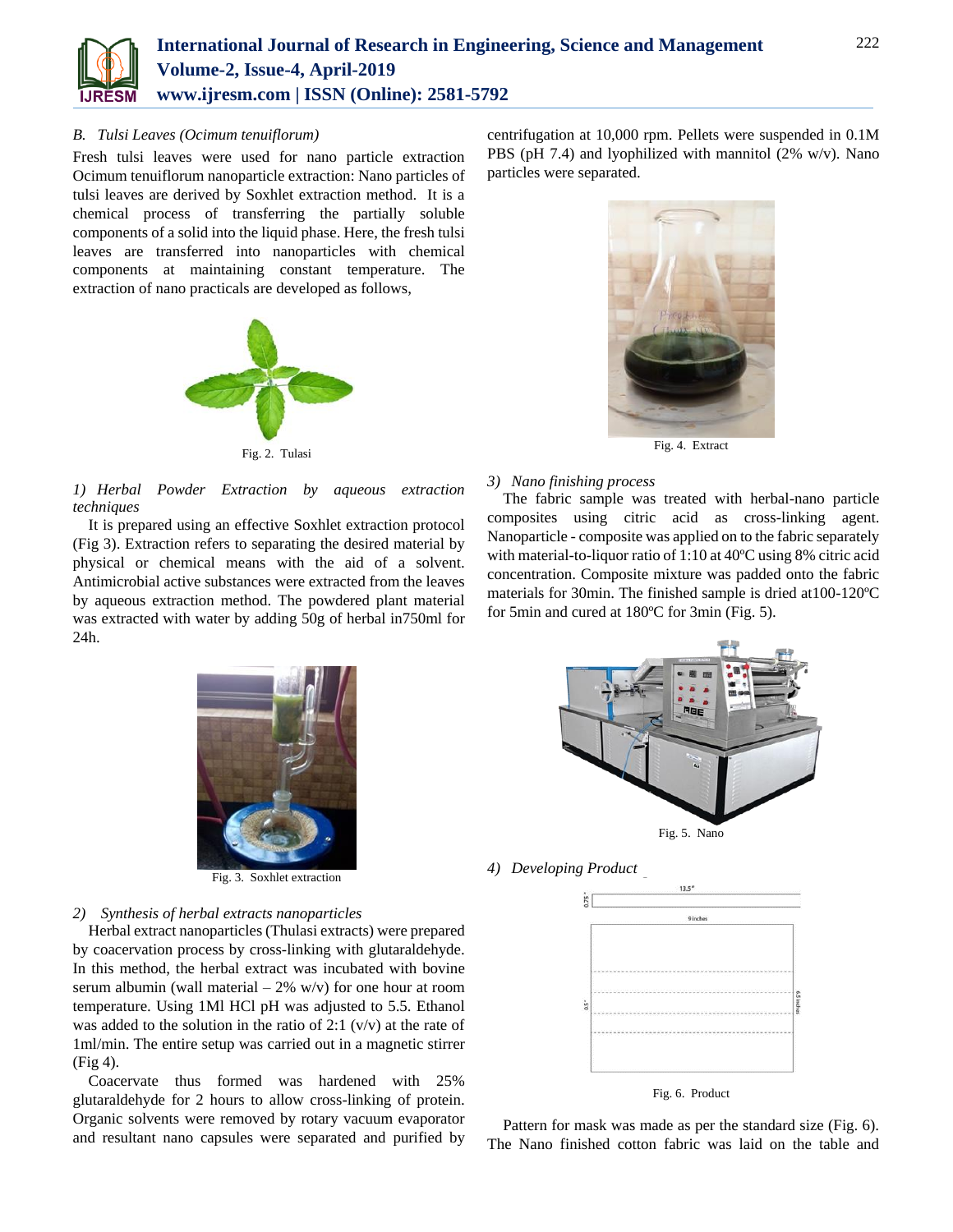

## **International Journal of Research in Engineering, Science and Management Volume-2, Issue-4, April-2019 www.ijresm.com | ISSN (Online): 2581-5792**

patterns were kept on it cut manually as per the pattern. After cutting, the fabric is first pleated at center and made to finish at the sides using lock stitch machine. Next, the edges are finished with doubled folded at all sides. Finally, the adjustable loop is separately made and attached at equal distance for tying at the back (Fig. 7). Then the product is evaluated for its sewing quality and finally the mask is packed.



Fig. 7. Mask

#### **3. Results & Discussion**

The present investigation aimed at developing herbal Nano finished cloth mask using tulsi herbal leaves extract. This product evaluated against anti asthmatic (Table 1), anti-fungal (Table 2), anti-bacterial (Fig. 8 & 9) and washing durability (Table 3). The findings show that Herbal Nano finished cloth mask yields a better result, on preventing asthma than nonwoven (melt blown) material.

Table 1 Histamine-induced bronchoconstriction<br>Treatment Group | % increase in time S. No. Treatment Group \% increase in time of PCD 1 Control 3.25 ±1.41 2 Chlorpheniramine 81.53±3.18 3 100mg/kg 44.67±2.29 4 200mg/kg 68.34±2.66

Table 2 Antimicrobial activity of cotton fabric finished with Tulsi herbal extracts – AATCC 147

| S. No. | <b>Test Organism</b>  | Zone of inhibition (mm) |
|--------|-----------------------|-------------------------|
|        | Acinetobacter SP      |                         |
|        | Staphylococcus aureus |                         |
|        | Candida Species       |                         |

Table 3 Wash fastness test – AATCC 124 S. No. **After 20 wash cycle** 1 Gray Scale Ratings 4 Staining Scale Ratings 4-5





Escherichia coli ATCC 25922 Staphylococcus aureus ATCC 6538 Fig. 8. Assessment of qualitative antibacterial activity of Thulasi NPs finished fabric (BEFORE WASH)



 Escherichia coli ATCC 25922 Staphylococcus aureus ATCC 6538 Fig. 9. Assessment of qualitative antibacterial activity of Thulasi NPs finished fabric (AFTER FIVE WASH)

#### **4. Conclusion**

In recent years, people exposed to many diseases due to their food habits as well as polluted surroundings. Asthma is one among the dieses and is an incurable illness of the airways. The disease causes inflammation and narrowing inside the lung, restricting air supply. Many medications are available to get relief shortly from this complaint. But it creates side effects to the health when used for long terms. The people who affected by asthma using disposable mask during they exposed to polluted environment. These masks are made of synthetic polymer by melt blown non-woven techniques. These materials are suspected to non-ecofriendly due to their least bio degradability factors. This makes to find an innovative sustainable hygiene solution to overcome these kind of environment crises. This research article concludes that, the application of herbal nano finished (Ocimum tenuiflorum leaves extract) cotton fabric mask prevents the adverse effect of asthma. This new plant source exhibiting, antibacterial, antifungal and anti-asthmatic property can be used in development of medical textiles as well as in health care and hygiene sector. Further it does not develop any side effects to the users. This study also provides a new source for natural plant material which can be combined with new technologies.

#### **References**

- [1] Ahmed M, Ahamed RN, Aladakatti RH, Ghosesawar MG. Reversible anti-fertilityeffect of benzene extract of Ocimum sanctum leaves on sperm parameters and fructose content in rats. J Basic Clin Physiol Pharmacol. 2002; 13(1):51-9.
- [2] Amrani S, Harnafi H, Bouanani Nel H, Aziz M, Caid HS, Manfredini S, Besco E, Napolitano M, Bravo E. Hypolipidaemic activity of aqueous Ocimum basilicum extract in acute hyperlipidaemia induced by triton WR-1339 in rats and its antioxidant property. Phytother Res. 2006; 20(12):1040-5.
- [3] Banerjee, S, Parashar R, Kumar A, Rao A R. Modulatory influence of alcoholic extract of Ocimum leaves on carcinogen-metabolizing enzyme activities and reduced glutathione levels in mouse. Nutr Cancer 1996, 25(2): 205-217.
- [4] Bansod S and Rai M. Antifungal Activity of Essential Oils from Indian Medicinal Plants against Human Pathogenic Aspergillus fumigatus and A. Niger. World Journal of Medical Sciences 2008, 3(2): 81-88.
- [5] Bhargava K P, Singh N. Antistress activity of Ocimum sanctum Linn. Ind J Med Res 1981, 73:443-451.
- [6] Chattopadhyay RR. Hypoglycemic effect of O sanctum leaf extract in normal and streptozotocin diabetic rats. Indian Journal of Experimental Biology 1993, 31 891–893.
- [7] Chiang L C, Ng L T, Cheng P W, Chiang W & Lin C. Antiviral activities of extracts and selected pure constituents of Ocimum basilicum. Clinical and Experimental Pharmacology and Physiology 2005, 32(10): 811-816.